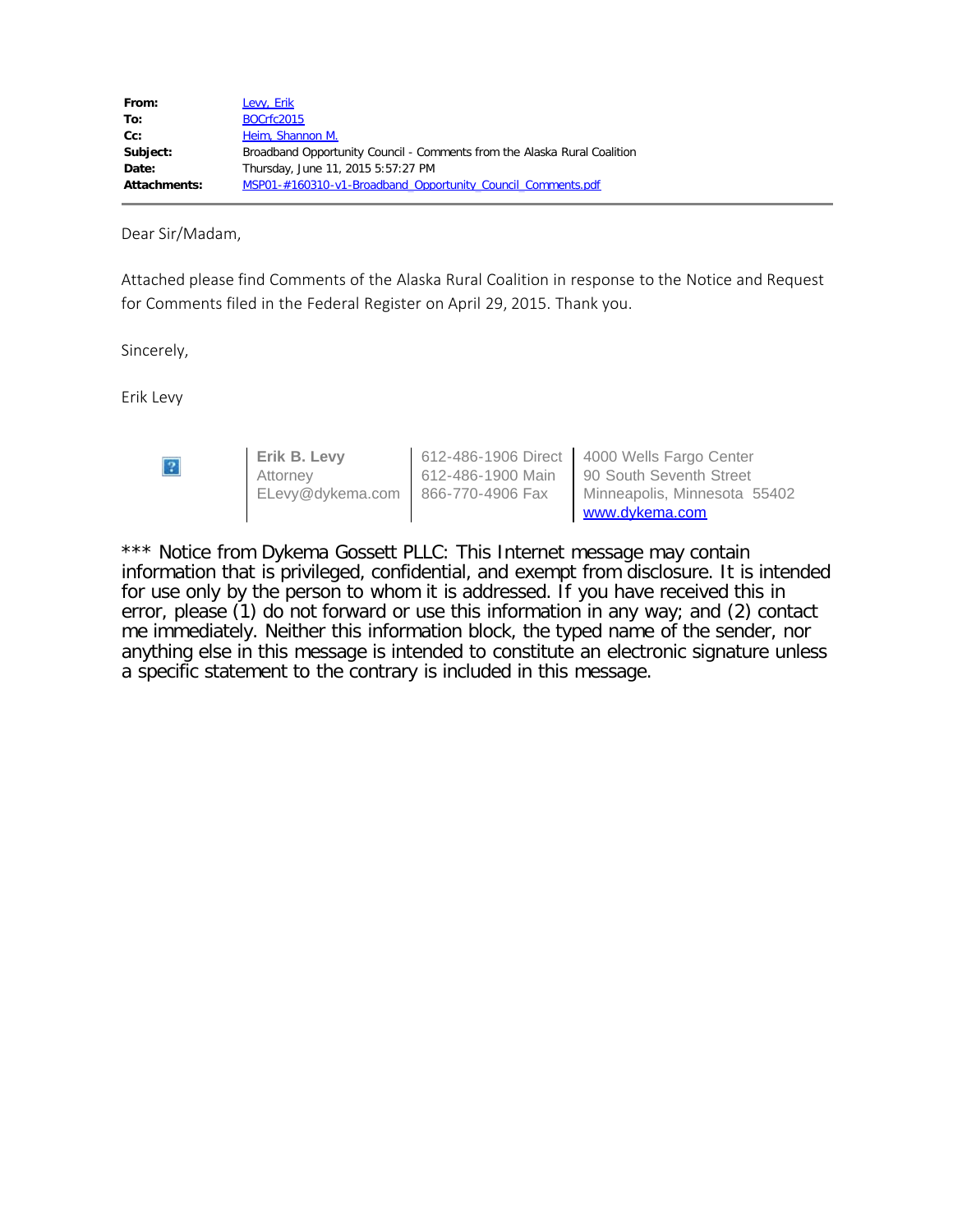## **Before the RURAL UTILITIES SERVICE & NATIONAL TELECOMMUNICATIONS AND INFORMATION ADMINISTRATION Washington, D.C. 20554**

Broadband Opportunity Council Notice and Request for Comment

Docket No. 1540414365-5365-01

## **COMMENTS OF THE ALASKA RURAL COALITION**

Shannon M. Heim Erik Levy Dykema Gossett 4000 Wells Fargo Center 90 South Seventh Street Minneapolis, MN 55402 (612) 486-1586

*Counsel for Alaska Rural Coalition*

June 10, 2015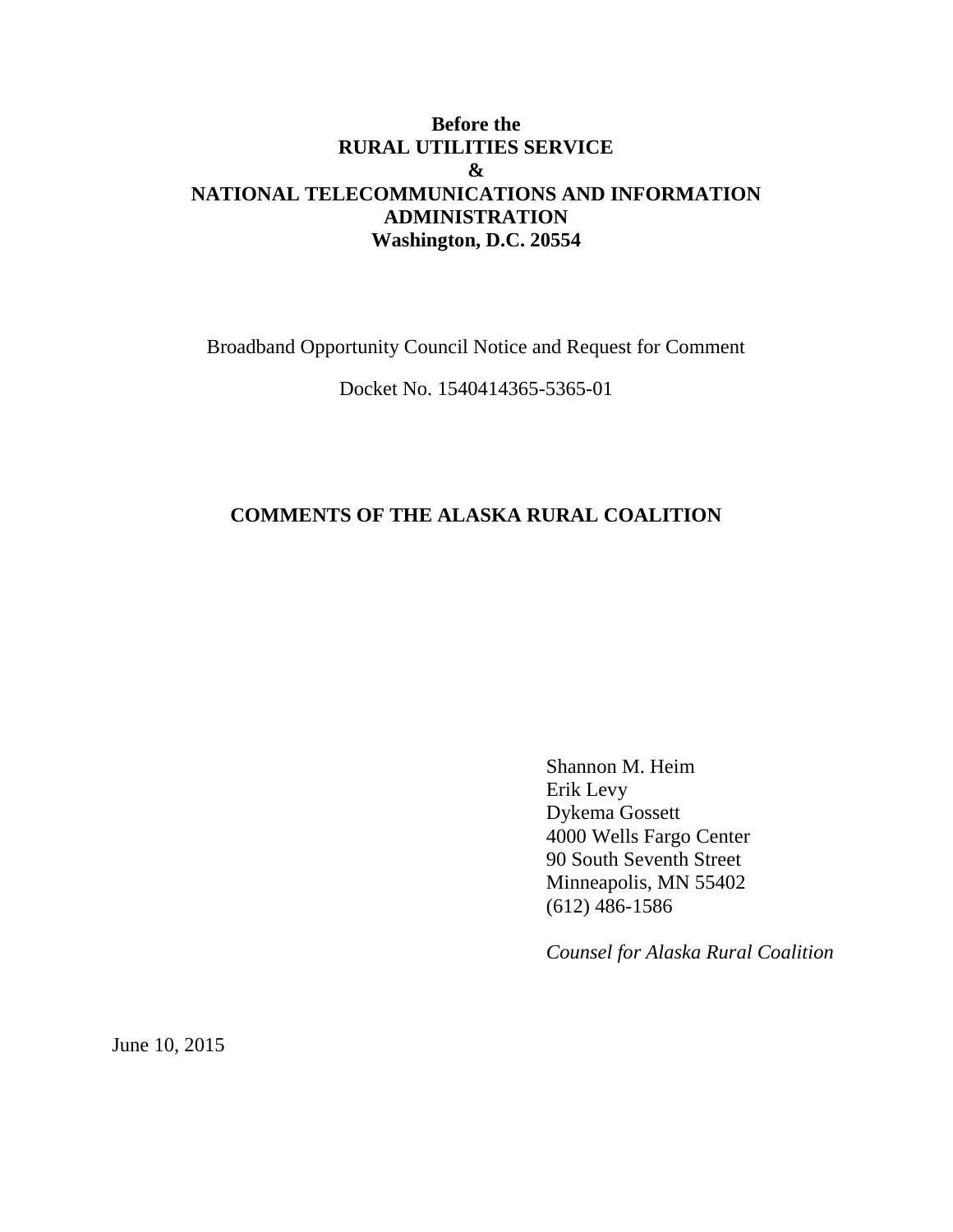## **I. Introduction.**

 $\overline{a}$ 

The Alaska Rural Coalition<sup>1</sup> ("ARC") files its Comments pursuant to the Notice and Request for Comments issued by the Department of Agriculture's Rural Utilities Service ("RUS") and the Department of Commerce's National Telecommunications and Information Administration (collectively the "Council") on April 29, 2015 seeking comment on recommended actions the federal government can take to promote broadband deployment, adoption, and competition.<sup>2</sup> The ARC appreciates the work that the Council is undertaking, but reminds the Council there are significant hurdles particular to the State of Alaska that must be addressed in any federal broadband regulatory scheme.

The ARC membership consists of most of the rate of return incumbent rural local exchange carriers ("RLECs") in Alaska, all of whom serve some of the highest cost areas of the nation. ARC members are generally small, rural telephone companies and cooperatives that serve tribal lands and endeavor to bring the highest quality of service possible to Alaskans. The telecommunications network in Alaska differs dramatically

<sup>&</sup>lt;sup>1</sup> The ARC is composed of Adak Telephone Utility, Alaska Telephone Company, Arctic Slope Telephone Association Cooperative, Inc., Bettles Telephone, Inc., Bristol Bay Telephone Cooperative, Inc., Bush-Tell, Inc., Circle Telephone & Electric, LLC, City of Ketchikan dba Ketchikan Public Utilities, Copper Valley Telephone Cooperative, Cordova Telephone Cooperative, Inc., Inc., Interior Telephone Company, Inc., Matanuska Telephone Association, Inc., Mukluk Telephone Company, Inc., North Country Telephone Inc., Nushagak Electric and Telephone Company, Inc., OTZ Telephone Cooperative, Inc., and The Summit Telephone and Telegraph Company, Inc.

<sup>&</sup>lt;sup>2</sup> Broadband Opportunity Council Notice and Request for Comment, 82 Fed. Reg. 23785-23787 (Apr. 29, 2015) ("*Notice*").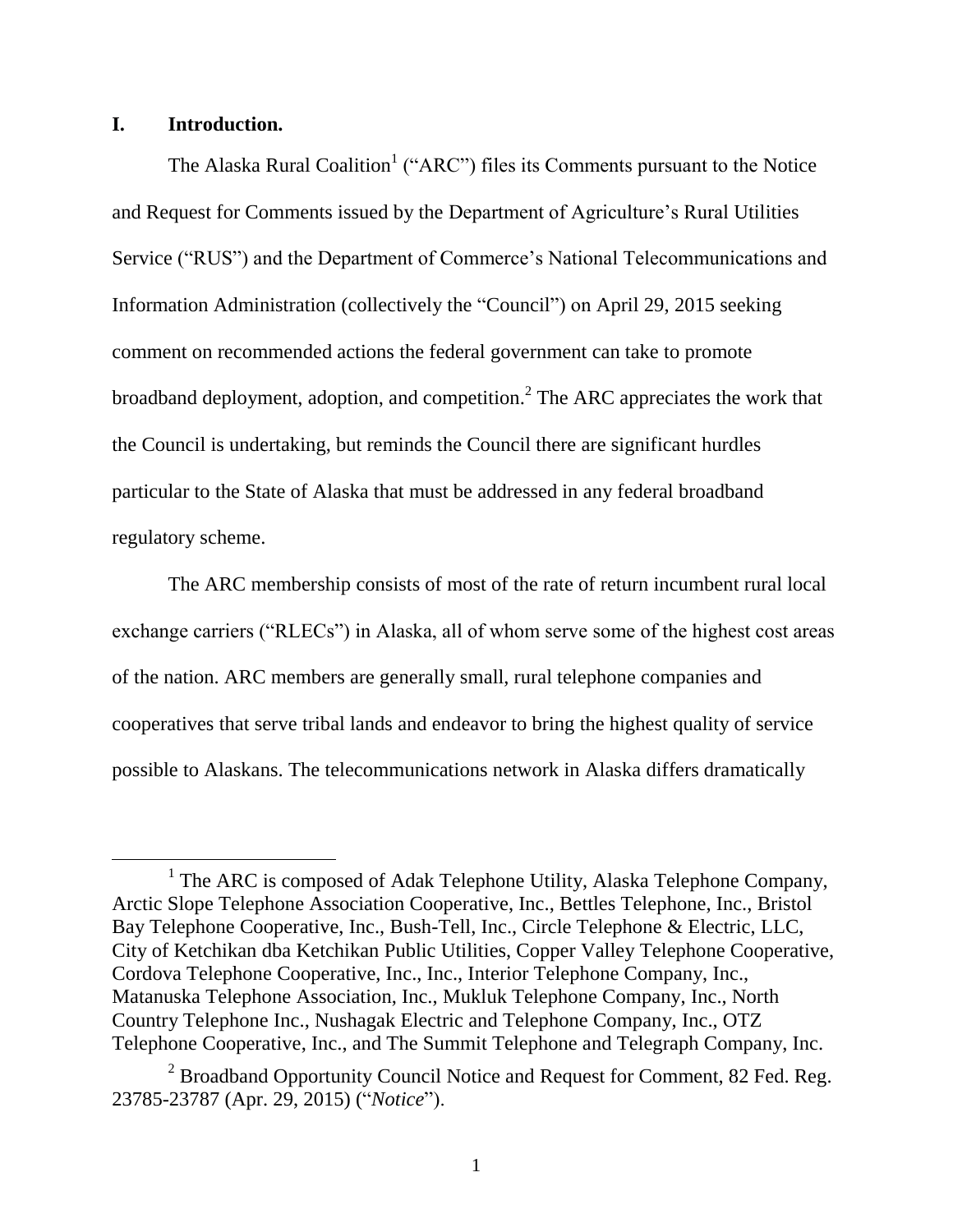from the network in the Lower 48. $3$  The assumptions that apply to the Lower 48 cannot be easily or fairly applied to Alaska. The Council must be cautious or it will advocate for requirements that will overwhelm carriers attempting to provide broadband in the most challenging environment and foreclose the expansion of quality, robust broadband service.

#### **II. Broadband in Alaska Faces Challenges.**

 $\overline{a}$ 

There are many unique hurdles to Alaska that must be acknowledged and addressed to provide the same broadband experience that exists in the Lower 48. The population density of Alaska is small, and the population centers are spread out over an enormous land area.<sup>4</sup> Alaska is more than twice the size of the State of Texas, but has a

<sup>4</sup> *Connect America Fund, et al.*, WC Docket Nos. 10-90, 07-135, 05-337, 03-109, CC Docket Nos. 01-92, 96-45, GN Docket No. 09-51, WT Docket No. 10-208, Report and Order and Further Notice of Proposed Rulemaking, FCC 11-161 (Nov. 18, 2011) ("*Transformation Order*") at para. 347 ("In Alaska, the average census block is more than 50 times the size of the average census block in the other 49 states and the District of Columbia, such that the large size of census areas poses distinctive challenges in identifying unserved communities and providing service.").

<sup>3</sup> *See Comments of the Alaska Rural Coalition*, Connect America Fund, *et al.*, WC Docket Nos. 10-90, 07-135, 05-337, 03-109, GN Docket No. 09-51, CC Docket Nos. 01- 92, 96-45, WT Docket No. 10-208, before the Federal Communications Commission (Jan. 18, 2012) ("*ARC USF Comments*") at 4-5 ("The ability to meet such a benchmark depends on the availability of reliable and affordable middle mile, which are lacking most areas of Remote Alaska. Satellite transport for middle mile is too unreliable and expensive in Alaska to accomplish that speed."); *see also Comments of Alaska Communications Systems*, Connect America Fund, *et al.*, WC Dockets No. 10-90, 14-58, 07-135, WT Docket No. 10-208, CC Docket No. 01-92, before the Federal Communications Commission (Aug. 8, 2014) ("*ACS CAF Phase II Comments*") at 7 ("Alaska's lowest-in-the-nation population density makes terrestrial transport options inefficient, while its extreme northern location limits the performance of satellite-based alternatives (and satellite may or may not meet their performance requirements).").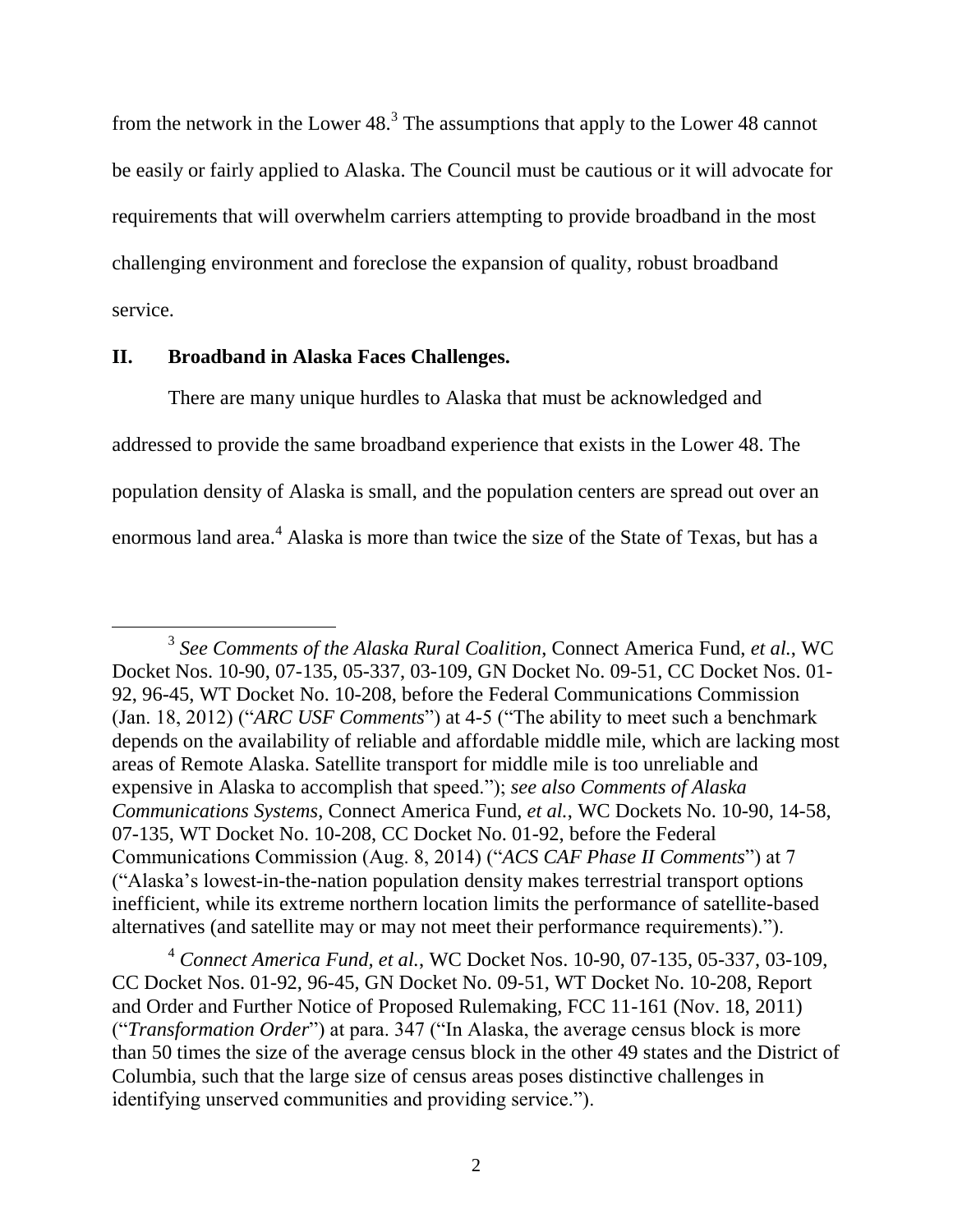total population slightly higher than the District of Columbia. Alaska contains some of the most remote areas in the country.<sup>5</sup>

Broadband and other telecommunications services are especially critical for customers in Remote Alaska, where the benefits of broadband access have the potential to strengthen village economies and the overall quality of everyday life.<sup>6</sup> High-speed broadband access is even more important in Alaska than in the Lower 48 because of many communities' remote, isolated nature.<sup>7</sup> The infrastructure necessary to connect

# 6 *See Alaska Rural Telehealth Network*,

 $\overline{a}$ 

<http://www.nrtrc.org/about/networkprofiles/artn/> (last visited Sept. 13, 2012). "In Alaska, the healthcare workers practicing in hospitals, clinics, and community health centers are essential to the delivery of acute and primary care services to small, rural, and remote communities. Although the majority of Alaska's population is located outside the greater Anchorage area, the majority of healthcare providers in Alaska (e.g., physicians, PAs, RNs, physical therapists) are located in its three largest cities. As a result, rural clinicians practice in a generalist's environment, but where they often need to have specialty knowledge and expertise. This dichotomy is further complicated when you consider the limited opportunities for continuing education and access to specialty consultations available because of travel costs, geographical and weather restrictions, and a general lack of or inability to arrange for clinical coverage during absences." *Id*.

7 *See Comments of the Regulatory Commission of Alaska*, Connect America Fund, et al., WC Docket No. 10-90, Docket No. 09-51, WC Docket No. 07-135, WC Docket No. 05- 337, CC Docket No. 01-92, CC Docket No. 96-45, WC Docket No. 03-109, before the FCC (Jan. 18, 2012) ("*RCA Comments*") at 5 ("Yet there is no place in America that can benefit more from the promise of advanced telecommunications.

<sup>5</sup> *Reply Comments of the Alaska Rural Coalition*, WC Docket No. 10-90, WC Docket No. 05-337, before the FCC (July 23, 2012) ("ARC Reply Comments") at 9 ("[T]he lack of roads, extreme climate and harsh geography of Alaska must remain in the forefront of the discussion when considering the role the Remote Areas Fund will play in Alaska."); *Comments of Alaska Communications Systems, Inc.*, Connect America Fund, et al., WC Docket No. 10-90, Docket No. 09-51, WC Docket No. 07-135, WC Docket No. 05- 337, CC Docket No. 01-92, CC Docket No. 96-45, WC Docket No. 03-109, before the FCC (Jan. 18, 2012) at 3, n. 4 ("Almost everything about providing communications services in Alaska is unique and sets its service providers apart from what other carriers across the country experience.")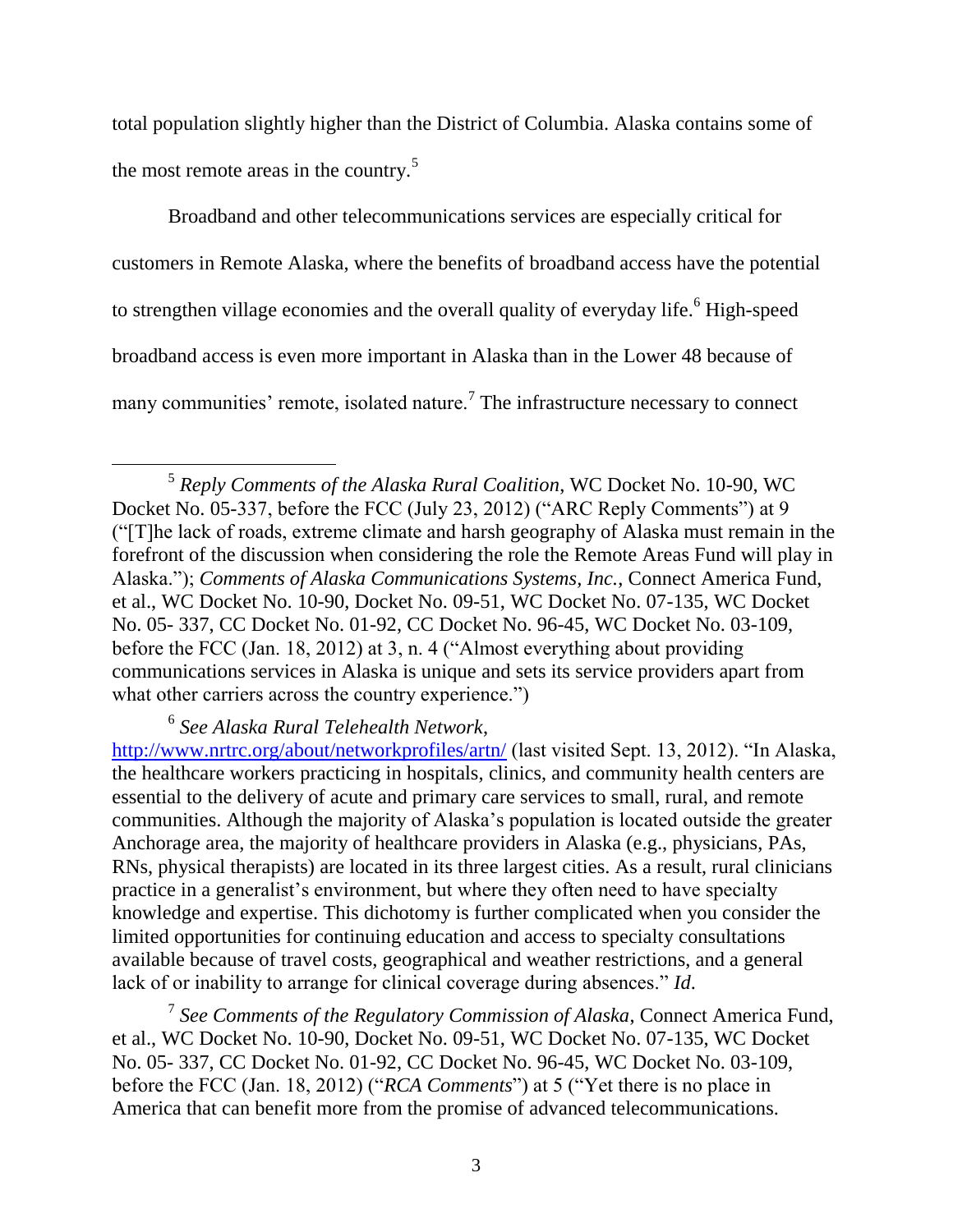Remote Alaska has been slower to develop in Alaska due to geographic, climatic and population challenges.

When considering the deployment of broadband in Alaska, it is important to consider the cost of doing business in Alaska is higher than it is almost anywhere else in the country. The U.S. Department of Agriculture's Forest Service emphasized the unique costs of conducting business in Alaska. The Forest Service explained that "in order to manage national forests in Alaska to a standard consistent with the rest of the agency, 'Unit Cost Funding' for the Alaska Region must be higher than regions in the Lower 48."<sup>8</sup> Specifically, "higher salaries, higher cost of materials and supplies, and higher transportation costs all combine to increase our unit costs of providing goods and services to our customers and reduce the portion of our budget we can 'get to the ground."<sup>9</sup> The Federal Government must continue to take into account the specific challenges that face Alaska when it determines how to best address promoting broadband.

 $\overline{a}$ 

Broadband can make a difference to the remote parts of Alaska beyond what it can anywhere else in the country. Broadband is the modern thoroughfare of Alaska's future. It will allow a medical doctor to traverse the wilderness between Anchorage and Kotzebue in moments. It will allow an Alaska Native to work for a California high technology firm without ever leaving his subsistence lifestyle behind. It will allow economic development to flow freely between the world outside and our rural communities.").

<sup>8</sup> Cost of Doing Business in Alaska, U.S. Department of Agriculture – Forest Service, at 1 (2010), available at [http://www.fs.usda.gov/Internet/FSE\\_DOCUMENTS/stelprdb5252557.pdf.](http://www.fs.usda.gov/Internet/FSE_DOCUMENTS/stelprdb5252557.pdf)

<sup>9</sup> *Id*.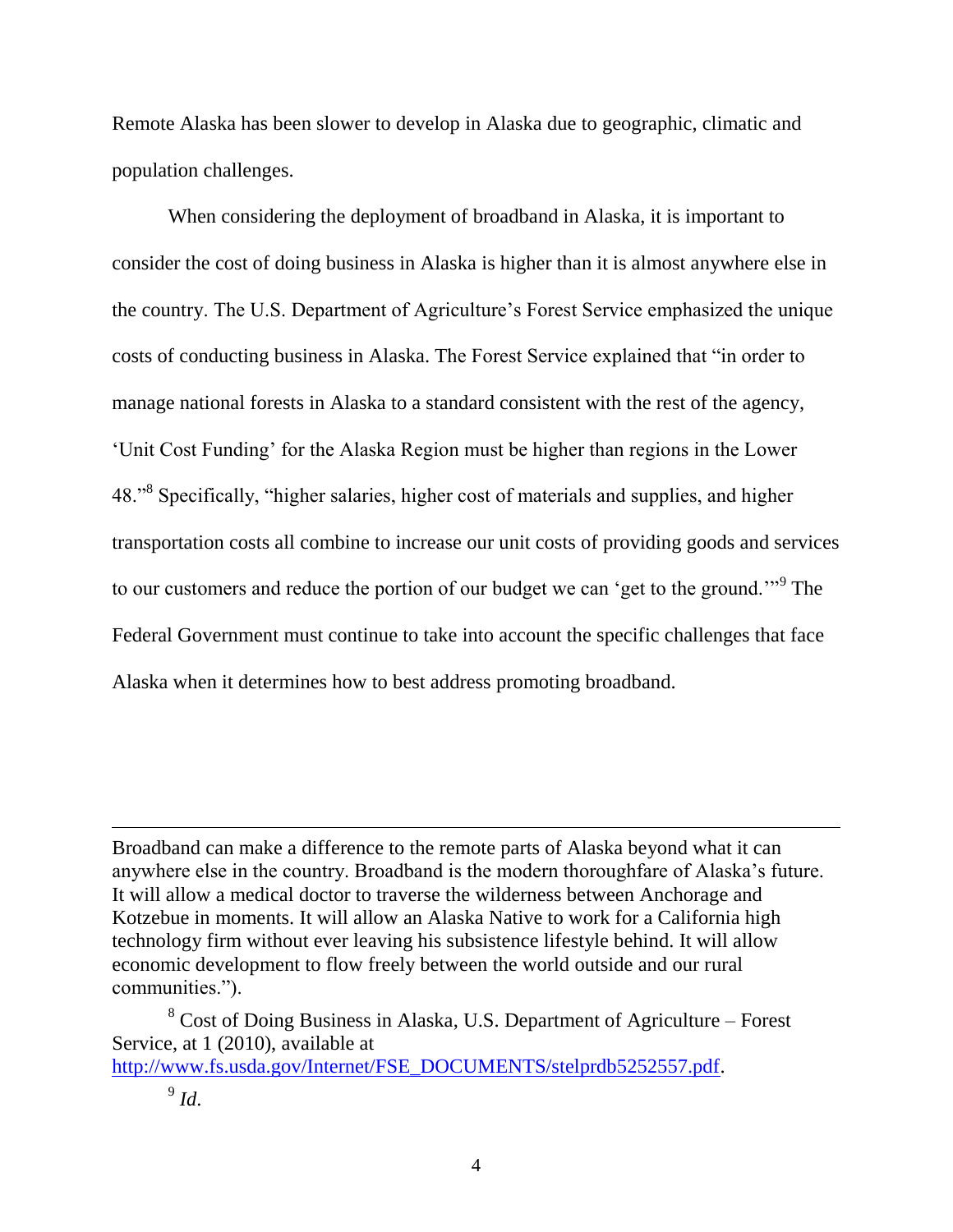#### **III. Comments Addressing Specific Council Questions.**

## **A. Middle Mile Remains a Pressing Need in Alaska.**

The Council requests comment on what the federal can do to encourage providers

to service rural areas.<sup>10</sup> Alaskans have repeatedly commented to the Federal

Communications Commission ("FCC") about the lack of affordable Middle Mile in

Alaska.<sup>11</sup> The geography of the state often forces carriers to utilize inferior satellite<sup>12</sup> or

microwave<sup>13</sup> technology to connect from the consumer to Anchorage or Seattle, the

 $\overline{a}$ 

<sup>12</sup> Comments of the Regulatory Commission of Alaska, Connect America Fund, A National Broadband Plan for Our Future, Establishing Just and Reasonable Rate for Local Exchange Carriers, High-Cost Universal Service Support, Developing an Unified Intercarrier Compensation Regime, Federal-State Joint Board on Universal Service, Lifeline and Link-Up, WC Docket Nos. 10-90, 07-135, 05-337, 03-109, CC Docket Nos. 01-92, 96-45, GN Docket No. 09-51, before the FCC (April 18, 2011) at 22 ("Alaska providers have commented that satellite transmission has problems with latency, data transmission continuity, and disruptions from weather conditions… Nevertheless, for many areas of Alaska, satellite links may be the only viable option to deploy broadband, provided sufficient capacity is available.").

<sup>13</sup> *See Reply Comments of the Regulatory Commission of Alaska*, in the matter of Connect America Fund, et al., WC Docket No. 10-90, Docket No. 09-51, WC Docket No. 07- 135, WC Docket No. 05- 337, CC Docket No. 01-92, CC Docket No. 96-45, WC Docket No. 03- 109, before the FCC (Feb. 17, 2012) at 9 ("Satellite and microwave facilities have limited capacity to provide middle mile transport.").

<sup>10</sup> *Notice* at para. 17.

<sup>11</sup> *See, e.g., RCA Comments* at 19 ("Funding for middle mile infrastructure is essential to deployment of broadband in Alaska."); *ARC USF Comments* at 4-5 ("Access to Affordable Middle Mile is Critical to Extend Broadband into Remote Areas of Alaska…The CAF Order recognizes that many areas of Alaska lack the viable backhaul options necessary to provide broadband services."); *ACS USF Comments* at 8 ("The Commission's model ignores the costs of extremely long haul middle mile transport in Alaska, especially by satellite and undersea cable, which are necessary to support delivery of the broadband speeds mandated by the Commission.").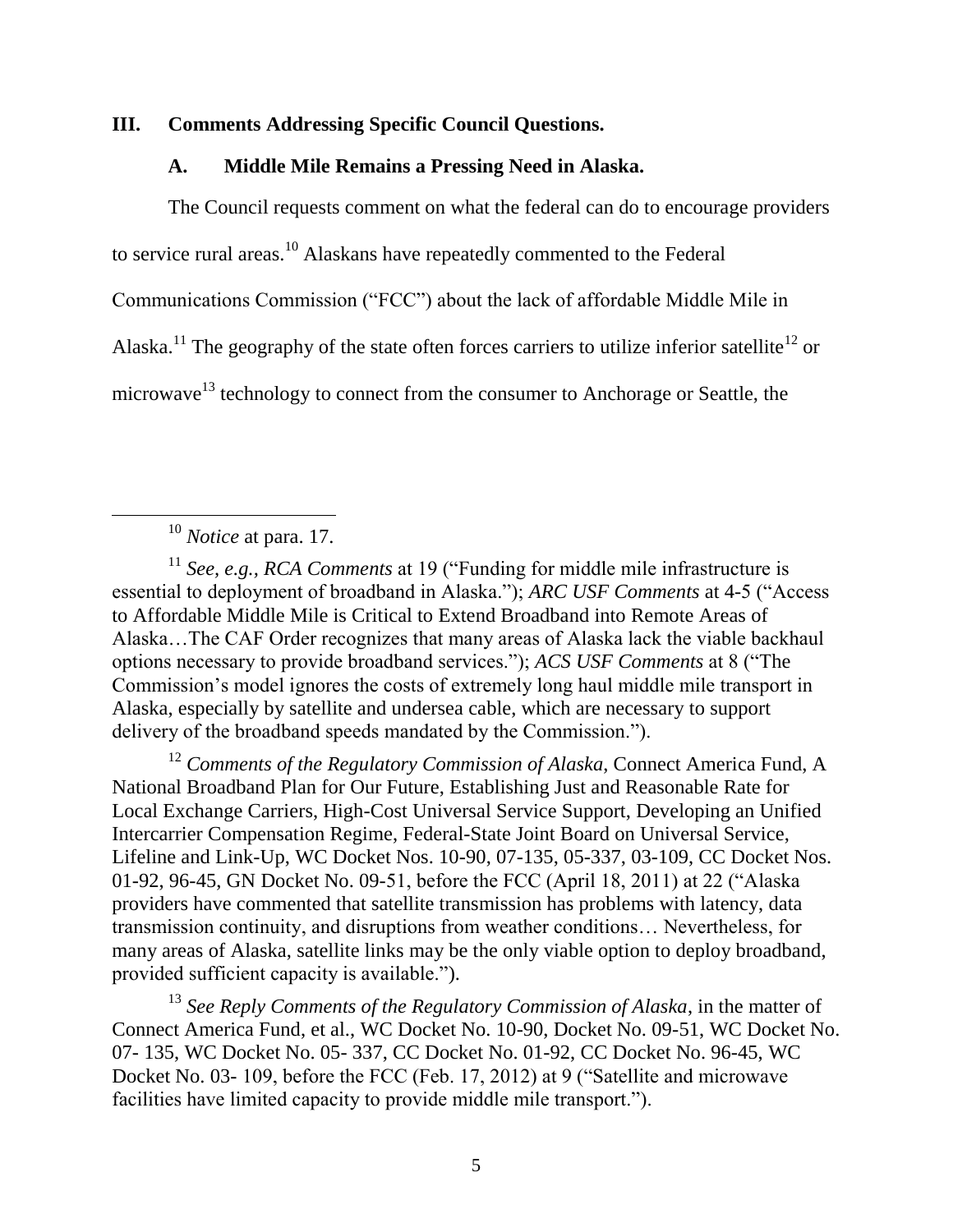nearest locations where fiber optic cable connections are available.<sup>14</sup> Microwave systems are subject to an exhaustion of capacity. If no middle mile capacity is available, or the pricing of middle mile makes it unaffordable for carriers to purchase capacity, essentially no middle mile exists.<sup>15</sup>

Funding for adequate middle mile infrastructure capable of providing broadband service is a significant need for Alaska carriers. Middle mile infrastructure represents the largest impediment to the deployment of advanced telecommunications services in Remote Alaska.<sup>16</sup> Significant investment must be made, both on the federal and state level, to build the needed network to connect Remote Alaska to the rest of the world.<sup>17</sup> A funding source dedicated to increasing middle mile infrastructure would go a long way towards bringing broadband to Alaska.

 $\overline{a}$ 

<sup>14</sup> *Comments of the Alaska Rural Coalition*, Connect America Fund, WC Docket No. 10-90, before the FCC (Dec. 22, 2014) at 4 ("Many locations in Alaska continue to rely on satellite connectivity to bridge the gap between the consumer in Remote Alaska and Anchorage (where fiber transport must still be purchased to transport traffic) or directly to Seattle.").

<sup>15</sup> *See Comments of the Alaska Rural Coalition*, Connect America Fund, *et al.*, WC Docket No. 10-90, *et al.*, before the FCC (Aug. 8, 2014) ("*ARC CAF Comments II*") at 48.

<sup>16</sup> *See Comments of the Alaska Rural Coalition*, Connect America Fund, WC Docket No. 10-90, before the FCC (Mar. 31, 2014) ("*ARC CAF Comments*") at 3-4 ("The full benefits of broadband will not be realized in rural Alaska without funding targeted at building out the terrestrial middle mile facilities necessary to support robust and reliable high-speed connections.").

<sup>17</sup> *See A Blueprint for Alaska's Broadband Future*, Alaska Broadband Task Force (Aug. 2013) ("*Alaska Broadband Task Force Report*") at 18, available at [http://www.alaska.edu/files/oit/bbtaskforce/2013-08-AK-Broadband-Task-Force-](http://www.alaska.edu/files/oit/bbtaskforce/2013-08-AK-Broadband-Task-Force-Report%7CABlueprint-for-Alaska)[Report%7CABlueprint-for-Alaska's-Broadband-Future.pdf.](http://www.alaska.edu/files/oit/bbtaskforce/2013-08-AK-Broadband-Task-Force-Report%7CABlueprint-for-Alaska)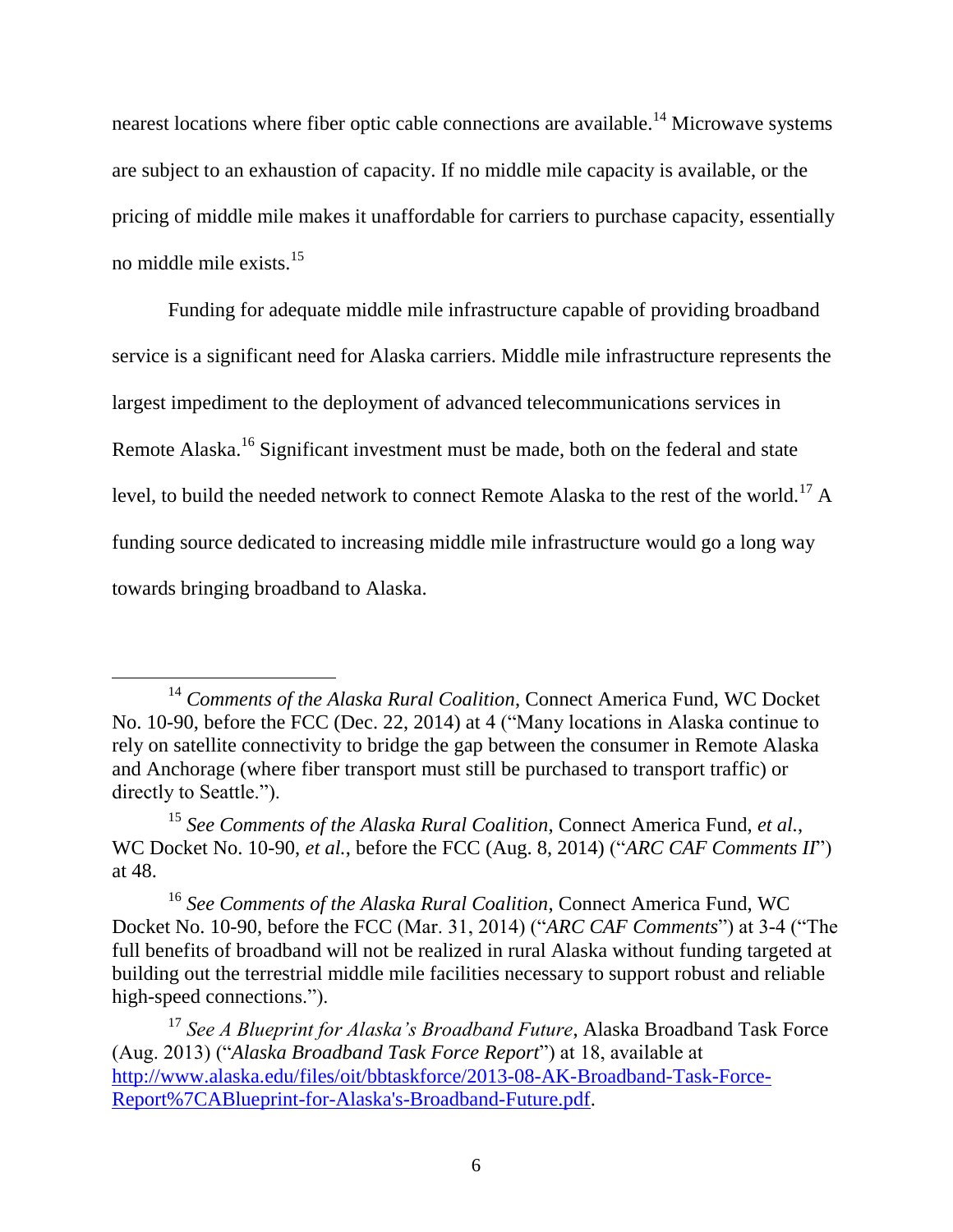The ARC respectfully submits that investing in middle mile infrastructure represents the most prudent and cost-effective long-term way to resolve these issues. As technology evolves in the future, it is likely that even greater bandwidth and speeds will be necessary to support current Internet research tools and distance learning applications. Investing in terrestrial fiber would address this long-term need and ensure that rural community members in our nation's remotest areas can access and participate in the modern world.

### **B. Federal Regulators Should Streamline Regulatory Compliance Requirements.**

The Council sought comments on what the Federal Government can do to make it easier for state, local, and tribal governments or organizations to access funding for broadband.<sup>18</sup> Regulatory compliance can impose great cost on the regulated. The ARC urges the Council to consider the cost of compliance and assist in streamlining applications and regulatory compliance. Overburdening small companies who strive to provide robust broadband will slow investment in needed infrastructure and frustrate the policy goals of the Council.

ARC members do not have the large staff of compliance specialists that most medium and large companies in the Lower 48 enjoy, and are already stretched thin with voluminous reporting requirements. While the ARC understands the need for reporting and certification, the process can be significantly streamlined. There is no reason to impose even more reporting requirements on any entity, let alone rural and remote

 $\overline{a}$ 

<sup>18</sup> *Notice* at para. 20.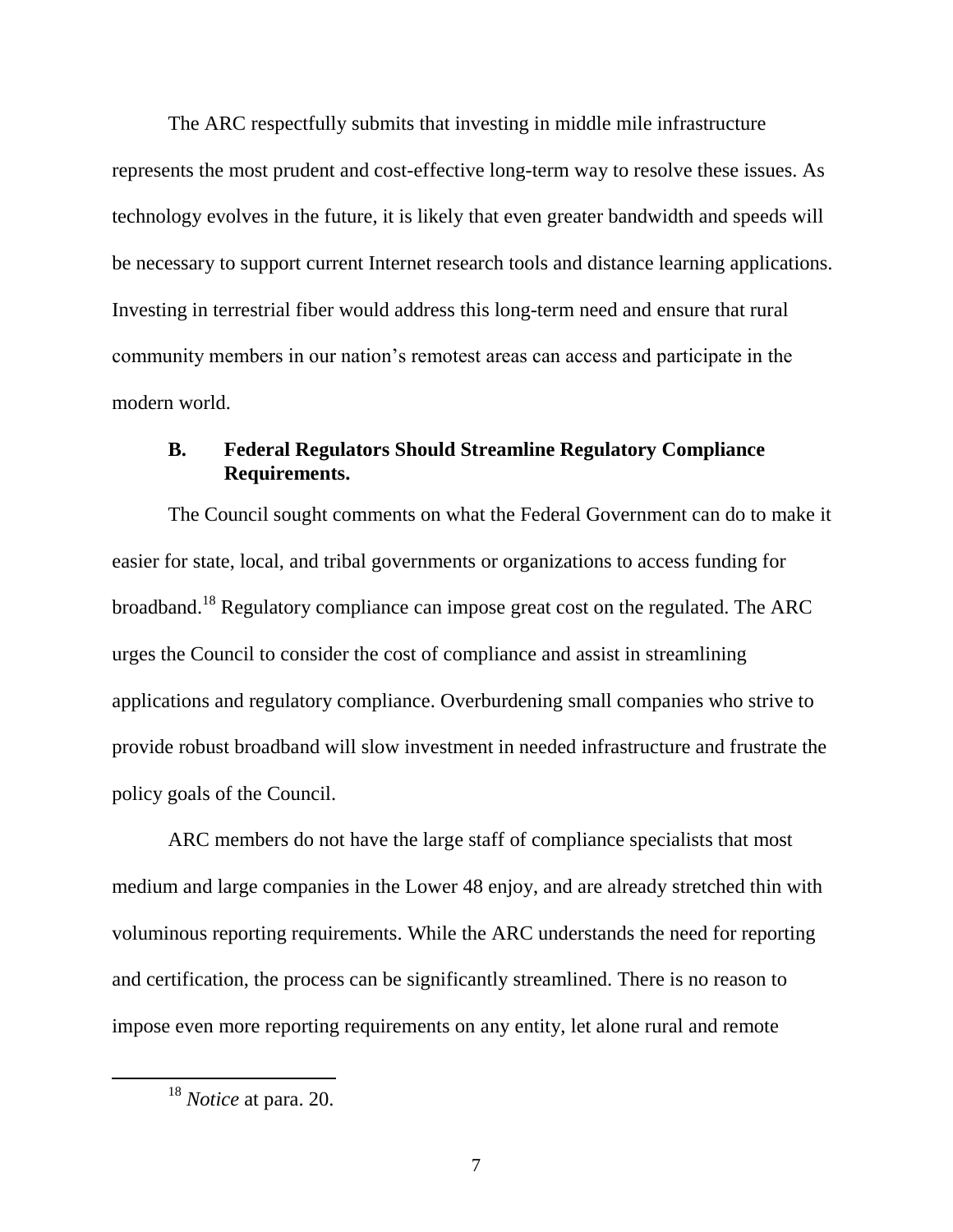carriers with limited financial resources. The ARC encourages the Council and federal regulators to find ways to assist rural and remote companies in streamlining the reporting process.

## **C. The Federal Government should encourage consistent, sustainable support for rural companies.**

The Council asked how the Federal Government can encourage innovation in broadband deployment, adoption, and competition.<sup>19</sup> The ARC continues to urge the federal government to assist in providing consistent, sustainable support to rural companies. The wireline network requires predictable, consistent and sufficient support to maintain legacy networks. Some recurring high-cost support is necessary to sustain service in remote locations like Alaska where ongoing operating costs are very high.<sup>20</sup>

When rural companies do not have consistent support, this leads to financial uncertainty that prevents dedicating resources to expanding and deploying new broadband networks and improvements to existing broadband networks.<sup>21</sup> The risks and uncertainties faced by rate of return telecommunications carriers are significantly higher than those facing other rural utilities.<sup>22</sup> This uncertainty means that rural carriers cannot

 $\overline{a}$ 

<sup>21</sup> *See ARC CAF Comments* at 17 ("High-cost support is necessary to carriers in rural areas not to build out future networks, but to maintain existing infrastructure, and rates for rural customers. Absent high-cost support, carriers who already serve rural areas will not be able to sustain the services they already provide, and telecommunications deployment in rural areas will actually slide backwards.").

 $22$  JSI Capital Advisors, The Monitor: Communications Industry News and Analyses, "Saving Rate of Return is Saving RLEC Financial Integrity" (Jan 25, 2012) ,

<sup>19</sup> *Notice* at para. 30.

<sup>20</sup> *ARC CAF Comments II* at 15.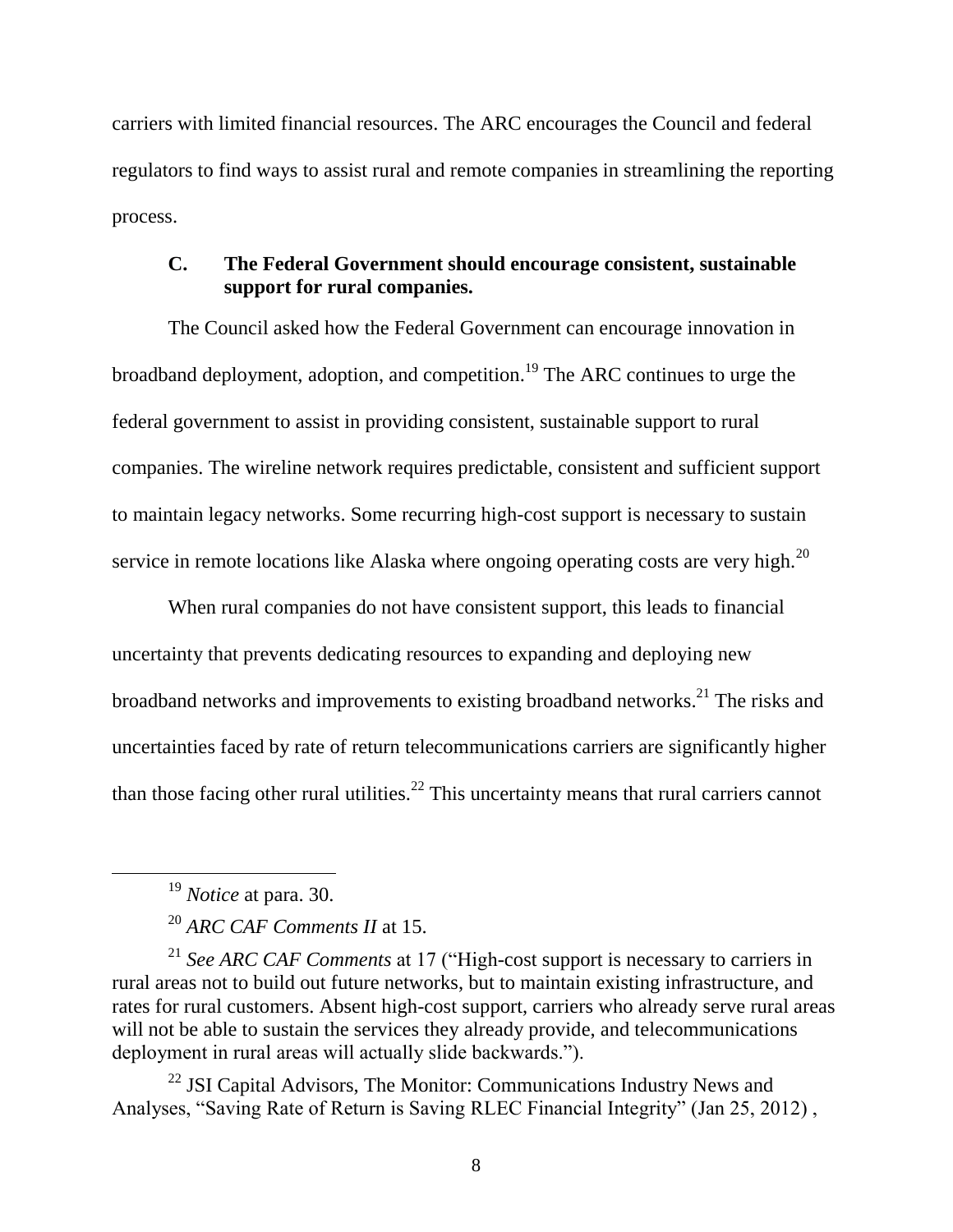receive needed funds from lenders in order to build out broadband networks.<sup>23</sup> The RUS

previously noted the impact of uncertain support:

According to the FCC's Eighth Broadband Progress Report, nearly one-fourth of the rural population lacks access to high speed broadband. Yet, demand for RUS loan funds dropped to roughly 37% of the total amount of loan funds appropriated by Congress in FY 2012. Current and prospective RUS borrowers have communicated their hesitation to increase their outstanding debt and move forward with planned construction due to the recently implemented reductions in USF support and Intercarrier Compensation (ICC) payments.<sup>24</sup>

The ARC urges the Council to find ways to give rural carriers the consistent, sustained,

predictable support they need to take on debt and build the broadband networks of the

future.

 $\overline{a}$ 

## **IV. Conclusion.**

The ARC urges the Council to keep the unique characteristics of Alaska in mind

as it begins efforts to promote rural broadband. Specific funding to solve Alaska's middle

mile problem will remove a significant barrier to broadband access. Streamlining the

current regulatory system will allow financially-strapped companies some much needed

breathing room. Adding consistent support to areas with the highest cost of service will

go a long way towards helping the existing carriers provide broadband.

<sup>24</sup> *See Ex Parte of the United States Department of Agriculture, Rural Development*, Connect America Fund, *et al.*, WC Docket No. 10-90, *et al.* (Feb. 15, 2013) at 1-2.

available at [http://jsicapitaladvisors.com/monitors/2012/1/25/saving-rate-of-return-is](http://jsicapitaladvisors.com/monitors/2012/1/25/saving-rate-of-return-is-saving-rlec-financialintegrity.html)[saving-rlec-financialintegrity.html](http://jsicapitaladvisors.com/monitors/2012/1/25/saving-rate-of-return-is-saving-rlec-financialintegrity.html)

<sup>23</sup> *See Comments of CoBank*, Connect America Fund, WC Docket No. 10-90 (June 21, 2012) ("It is unfortunate that the uncertainty of a stable, predictable cost recovery mechanism is making it increasingly difficult for CoBank to extend credit for the purpose of deploying ubiquitous rural broadband networks.").